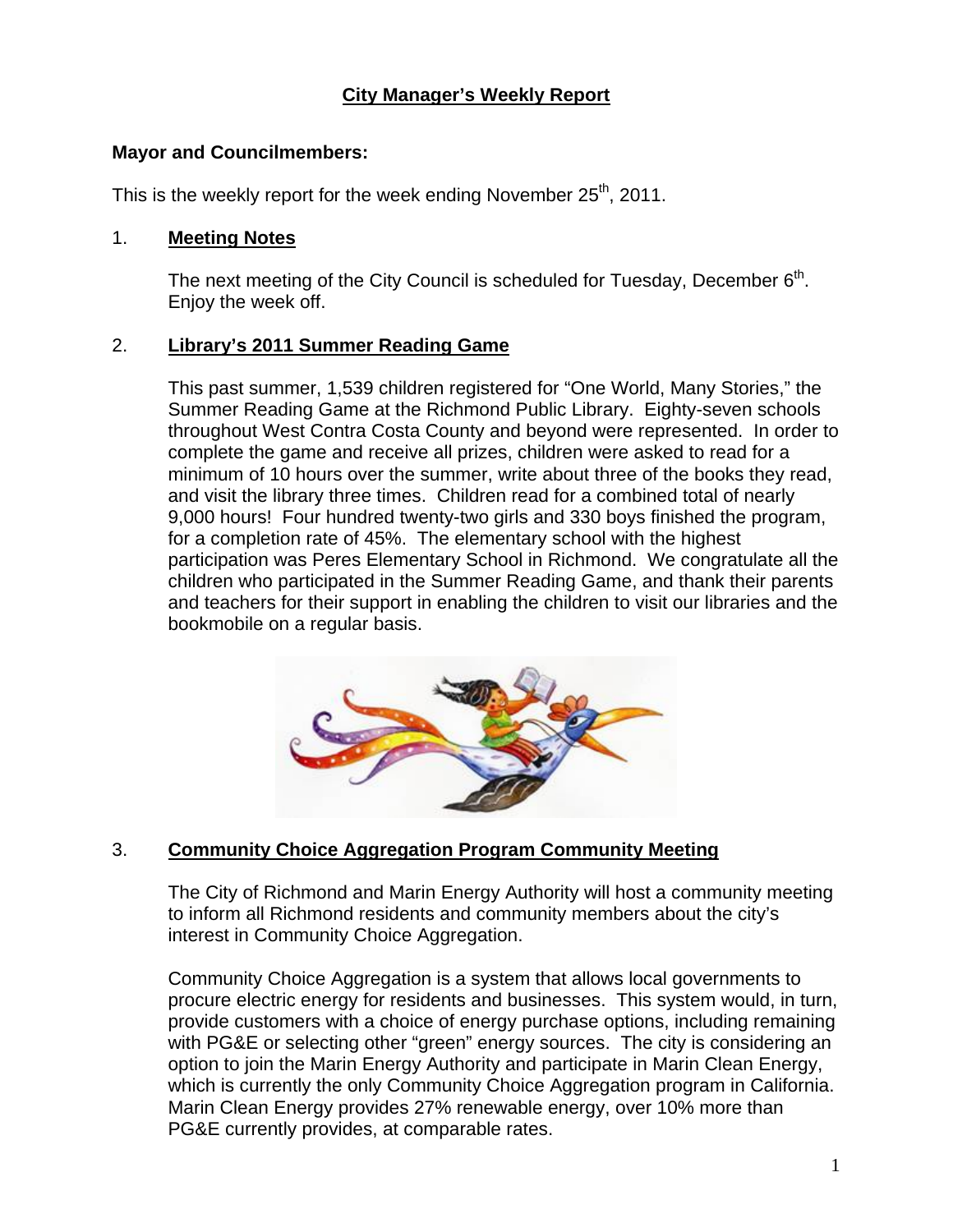Please consider attending the meeting to find out more about the Marin Clean Energy Program and provide input for the city's evaluation of participating in Community Choice Aggregation. The meeting will take place in the City Council Chambers at 440 Civic Center Plaza on Wednesday, November 30<sup>th</sup>, from 6:00 PM to 7:30 PM. Please RSVP at: http://ccacommunityworkshop.eventbrite.com. More information about Community Choice Aggregation, including staff reports and past presentations, can be found at: www.richmondenvironment.org.



## 4. **Public Works Updates**

Parks and Landscaping Division: During the past week, crews began mowing along the greenway; installed a new bench at the Macdonald Avenue and Marina Way bus stop; completed the mulching of vegetation at various medians throughout the Hilltop Assessment District; repaired vandalized play equipment at the Stewart Play Lot; placed redwood chips in various medians in the Hilltop area; and the tree maintenance crew installed holiday lights at Triangle Park in Point Richmond, and removed multiple trees on Morningside Drive and throughout the city.

Next week, crews will begin work to install play sand at Vincent Park; continue with the Bay Trail landscape rehabilitation project with additional planting; continue the weed abatement and manage vegetation along the Richmond Parkway; and will complete the mulching around Civic Center Plaza and John F. Kennedy Park.

Facilities Maintenance Division: This week, installation work began on perimeter lighting at Shields-Reid Park, and the electricians have been working with PG&E to restore the Potrero and Sheldon area series lighting.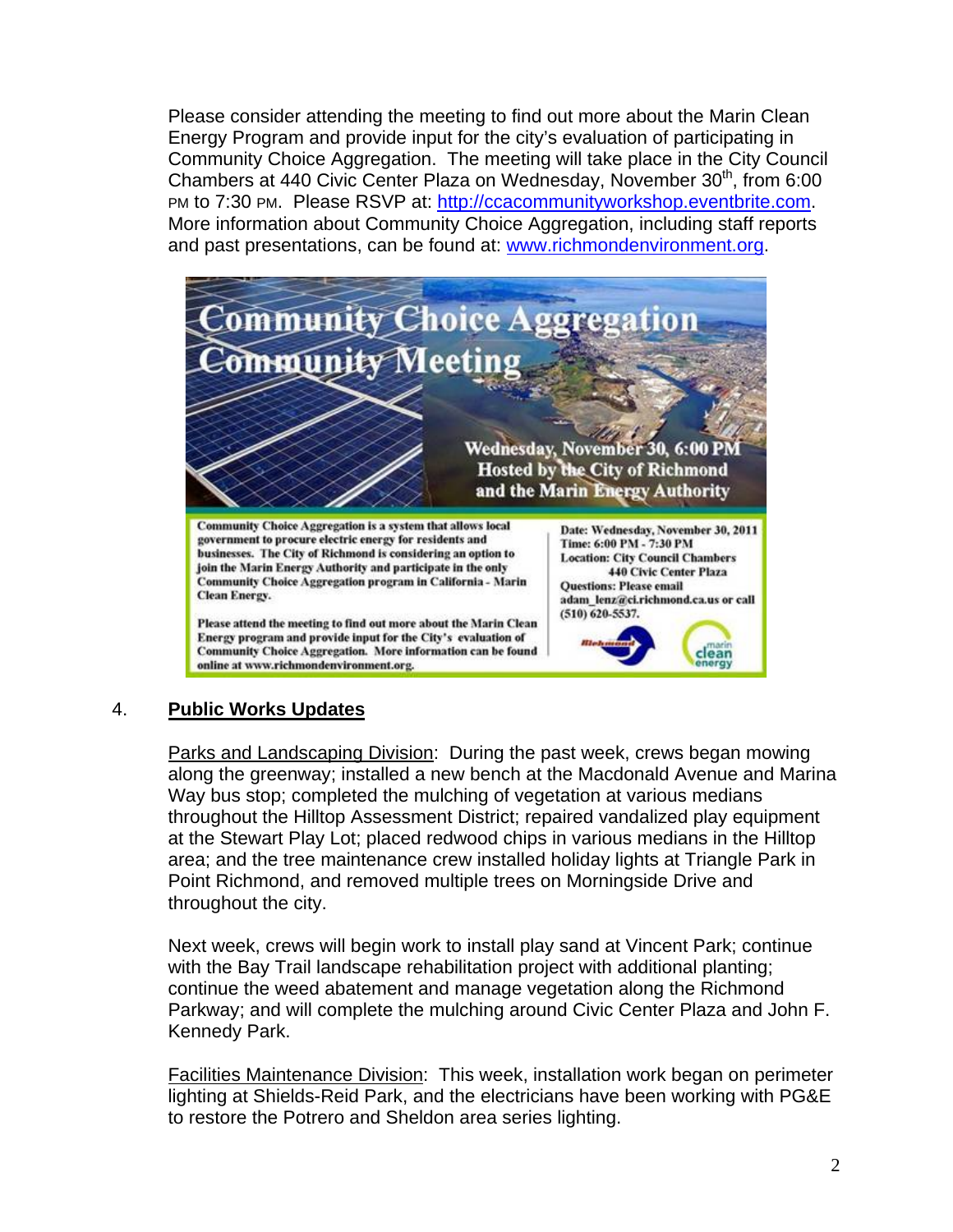The utility workers have replaced broken toilet seats at the Booker T. Anderson Community Center; prepared to clean the carpets at the Westside Library and the Parks Office at Hilltop, and continued the waxing of the floors at the May Valley and Booker T. Anderson Community Centers and the Recreation Complex.

Equipment Services Division: A new attenuator vehicle, "crash cushion," has been acquired and placed into service. This vehicle will be utilized in areas throughout the city where higher rates of speed are allowed. The vehicle will serve to protect crews as they work to sweep, stripe or replace street lamps in areas such as the Richmond Parkway.





New Attenuator Vehicle #128

Streets Division: During the past week, paving crews have been working from the pothole list. Next week, crews will be paving Bayview Avenue from Ellis Street to South 55<sup>th</sup> Street, and paving the Booker T. Anderson Community Center parking lot.

Reminder that there will be no street sweeping of the Richmond Annex, Parkview/Panhandle Annex and Eastshore areas due to the Thanksgiving Holiday.